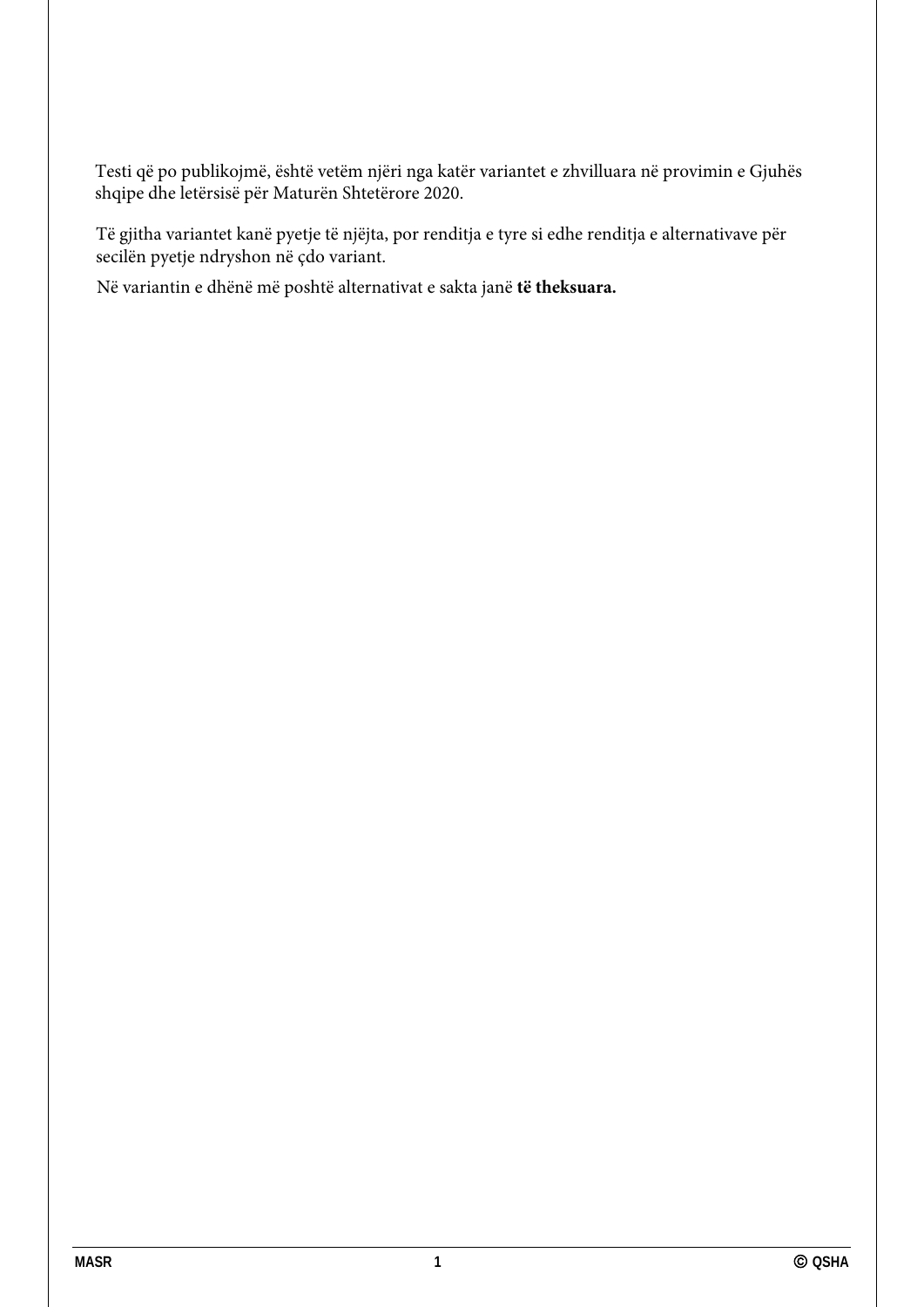# **Section 1 Reading Comprehension**

*There are 3 tasks in the Reading Section, in which you can read a series of texts and paragraphs and answer questions that test your reading skills and abilities and show that you can read and understand different types of texts.* 

### **Reading Section Description**

| Number of Tasks |                                                        |
|-----------------|--------------------------------------------------------|
| Number of Items | 30                                                     |
| Number of Total | 30                                                     |
| <b>Points</b>   |                                                        |
| Types of Texts  | Descriptive and informational texts, biographies, etc. |

#### **Task 1**

*Taking your information from the text below, choose the answer which you think fits best by circling one of the letters A, B, C or D for the answer you choose.* 

#### *Jane Austen*

- (1) Jane Austen was born on December 16th, 1775, to the local rector, Rev. George Austen (1731-1805), and Cassandra Leigh (1739-1827). She was the seventh of eight children. She had one older sister, Cassandra. In 1783 she went to Southampton to be taught by a relative, Mrs. Crawly, but was brought home due to a local outbreak of disease. Two years later she attended the Abbey Boarding School in Reading, reportedly wanting to follow her sister Cassandra, until 1786.
- (2) Jane was mostly educated at home, where she learned how to play the piano, draw and write creatively. She read frequently and later came to enjoy social events such as parties, dances and balls. She disliked the busy life of towns and preferred the country life, where she loved taking long walks.
- (3) In 1801 Jane, her parents and sister moved to Bath, a year after her father's retirement, and the family frequented the coast. While on one of those coastal holidays she met a young man, but the resulting romantic involvement ended tragically when *he* died. It is believed by many Austen fans that her novel, "Persuasion", was inspired by this incident.
- (4) Following her father's death in January of 1805, which left his widow and daughters with financial problems, the family moved several times until finally settling into a small house, in Chawton, Hampshire, owned by her brother Edward, which is described in "Sense and Sensibility". It was in this house that she wrote most of her works.
- (5) In March of 1817 her health began to get worse and she was forced to abandon her work on "Sanditon", which she never completed. It turned out that she had Addison's disease. In April she wrote out her will and then on May 24th moved with Cassandra to Winchester, to be near her physician. It was in Winchester she died, in the arms of her sister, on Friday, 18 July 1817, at the age of only 41. She was buried the 24th of July at Winchester Cathedral. Jane never married.
- (6) During her productive years, Jane wrote plays and poems. At 14 she wrote her first novel, "Love and Friendship" and other works. Her first (unsuccessful) *submission* to a publisher, however, was in 1797 titled "First Impressions" (later "Pride and Prejudice"). In 1803 "Susan" (later "Northanger Abbey") was actually sold to a publisher for a mere £10 but was not published until 14 years later, after her death. Her first accepted work was in 1811 titled "Sense and Sensibility", which was published anonymously as were all books published during her lifetime. She revised "First Impressions" and published it entitled "Pride and Prejudice" in 1813. "Mansfield Park" was published in 1814, followed by "Emma" in 1816, the same year she completed "Persuasion" and began "Sanditon", which was ultimately left unfinished. Both "Persuasion" and "Northanger Abbey" were published in 1818, after her death.

 *IMDb Mini Biography By: CindyH*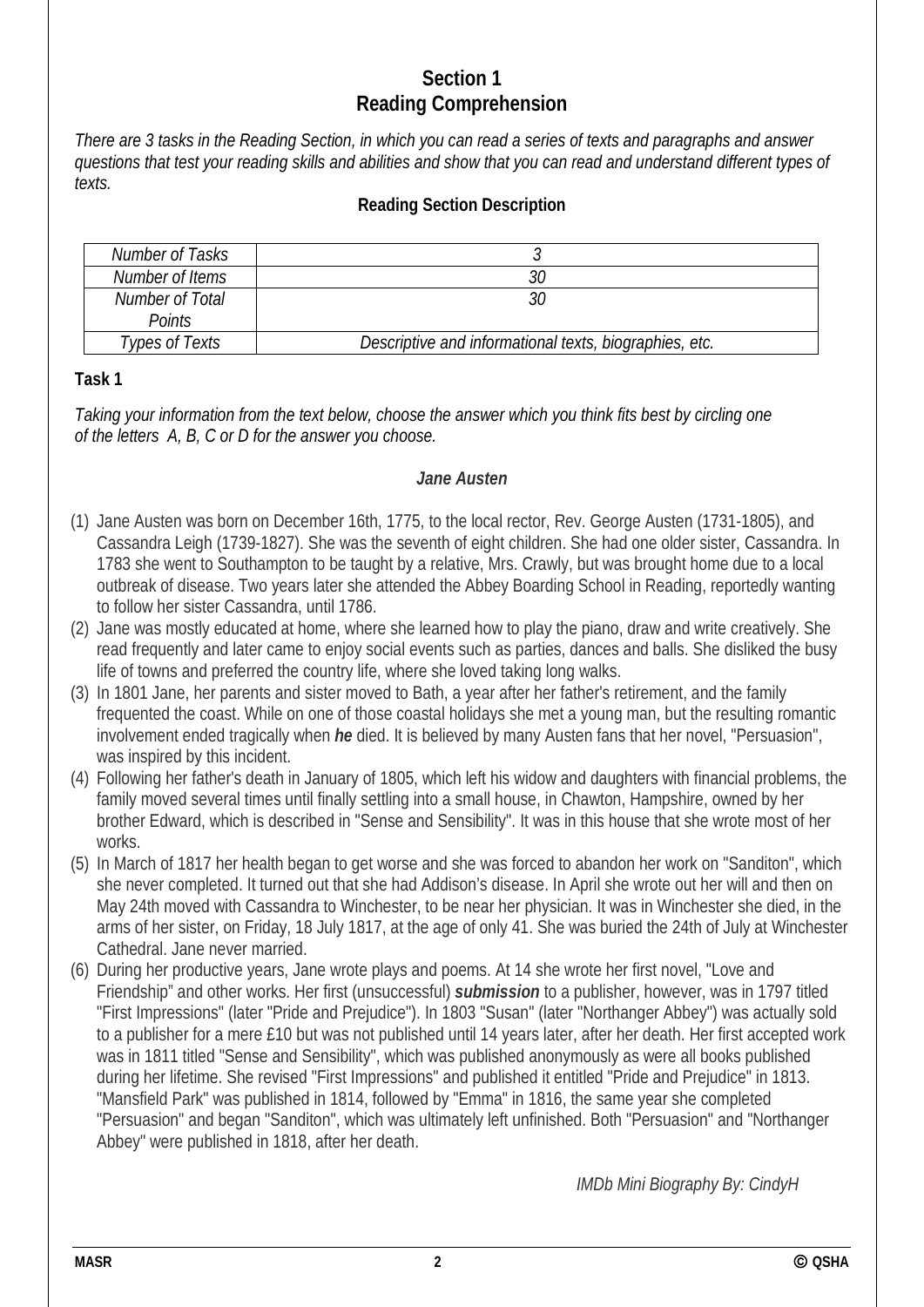**1.** According to the text, Jane Austen lived in \_\_\_\_\_.

**1 point**

**1 point**

- A)  $17<sup>th</sup>$  and  $18<sup>th</sup>$  centuries
- B) 18<sup>th</sup> century
- C) 19th century
- **D) 18th and 19th centuries**
- **2.** According to the 1<sup>st</sup> paragraph, she was \_\_\_
- A) the 1st daughter of the family
- **B) the 2nd daughter of the family**
- C) the fifth daughter of the family
- D) the last daughter of the family
- **3.** According to the 1st paragraph, why did Jane quit her lessons in 1783? **1 point**
- A) Because she got sick.
- B) Because her teacher got sick.
- **C) Because of a local outbreak of disease.**
- D) Because of a local outbreak of protests.
- **4.** According to the 2nd paragraph, where did Jane learn to play the piano? **1 point**
- A) At the Abbey Boarding School.
- **B) At her home.**
- C) In Southampton by Mrs. Crawly.
- D) In Winchester.
- **5.** Based on the 2nd paragraph, why didn't Jane like the town? **1 point**
- A) Because of the boring people living there.
- **B)** Because of the busy life people have there. B) using her editor's name
- C) Because of the noisy life people have there.
- D) Because of the quiet life people have there.
- **6.** According to the 3nd paragraph, the word "*he*" refers to \_\_\_\_. **1 point**
- A) her brother
- B) her editor
- C) her father
- **D) her lover**
- **7.** Based on the 4th paragraph, how did Jane's father leave her family after his death? **1 point**
- **A) with economical problems to resolve**
- B) with health issues to resolve
- C) with political problems to resolve
- D) with property issues to resolve
- **8.** Where did she write most of her works? **1 point**
- A) In Bath.
- **B) In Hampshire.**
- C) In Southampton.
- D) In Winchester.
- **9.** The word "*submission*" in the 6th paragraph, comes closest in meaning to \_\_\_\_. **1 point**
- **A) delivery**
- B) editing
- C) posting
- D) transport
- **10.** Based on the 6th paragraph, what were all her books published like? **1 point**

### **A) using an anonymous author**

- 
- C) using her sister's name
- D) using a well-known author's name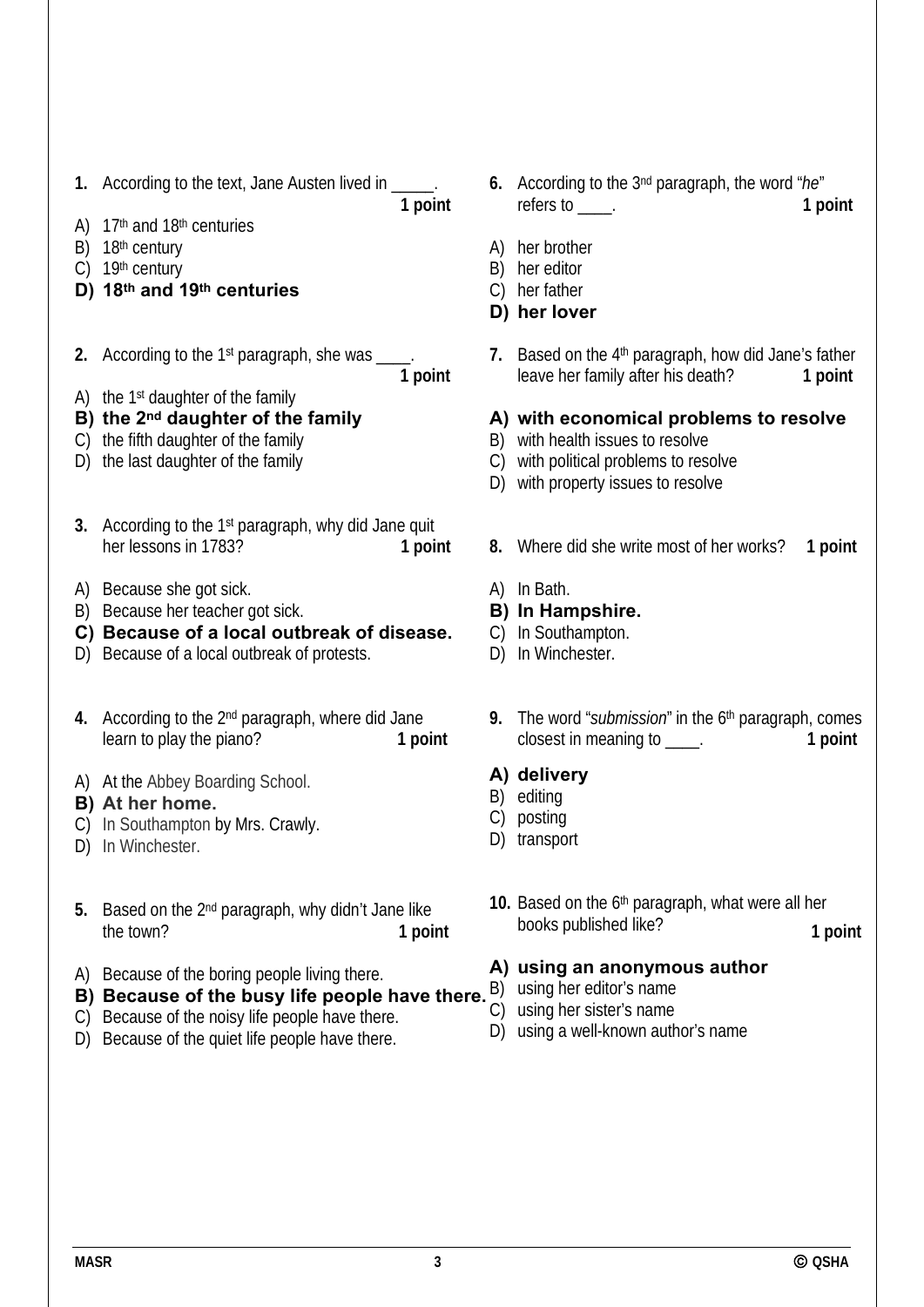# *Task 2*

*Taking your information from the text below, choose the answer which you think fits best by circling one of the letters A, B, C or D for the answer you choose.* 

- (1) The Earth is losing its forests. Presently, trees cover about 30 percent of the earth's surface, but they are being destroyed at an alarming rate, especially in the tropics. Cutting wood for building is a major reason for the destruction of the forests. Trees are used for building houses, making furniture, and providing pulp for paper products, such as newspapers and magazines. At least 40 hectares of rainforest are being cut down every minute, mostly in order to extract the valuable material from wood.
- (2) Another way that man is destroying the world's forests is by burning trees down. In the Amazon, for example, rainforests are being burnt down at a rate of 20 hectares a minutes. The main reason for this is to clear the land for farming. Farmers in rainforest countries are often poor and cannot afford to buy land. Instead, these farmers clear rainforest land to raise their animals or grow their crops. Tropical rainforest soil is so poor in nutrients that farmers cannot reuse the same land year after year. In the following years, farmers just clear more land, destroying the forest piece by piece.
- (3) The loss of forests should be a concern for everyone because healthy trees are a vital part of the environment, and keep the entire balance of the atmosphere. Forests hold the rainwater in the leaves of the trees and *they* also help maintain the water cycles in the area. The masses of cloud that provide the rain are formed over the moist forests. Thus, the destruction of forests may also lead to a reduction in rainfall over the area, resulting in periods of dryness.
- (4) Trees keep soil erosion under control. Without the tree cover, the land is totally exposed to the agents of erosion, such as strong winds and heavy rainfall. The strong winds blow away the top layer of the soil and the flowing water carries it away into the rivers, lakes or sea. Consequently, the once fertile land is converted into a barren wasteland. Apart from preventing soil erosion forests, with their *abundant* supply of leaves, give compost back to the land, thus helping it to remain fertile. The leaves of the trees and the droppings of the birds, animals and insects which live in them, fall to the ground, where they decay and fill the soil again with protective elements and minerals.
- (5) Forests are rich in flora and fauna. The rainforests are home to over half of the entire species of the world, which are being destroyed with the rainforests; and some of those species that are killed will never return again. It should be kept in mind that they serve mankind, each in its own way. For example, plants are the source of our clothes; and the rubber used for tyres comes from trees. Plants are also the source of sugar, coffee, tea, rice, wheat and many delicious and nutritious fruit. In addition, most of the medicines that have been used by men are made from plants and animals.
- (6) Apart from all this, let us not forget the most basic function of trees is that they provide oxygen. All living creatures need to breathe oxygen in order to stay alive. A treeless planet will be an airless and, therefore, a dead one.

*https://www.nationalgeographic.com/*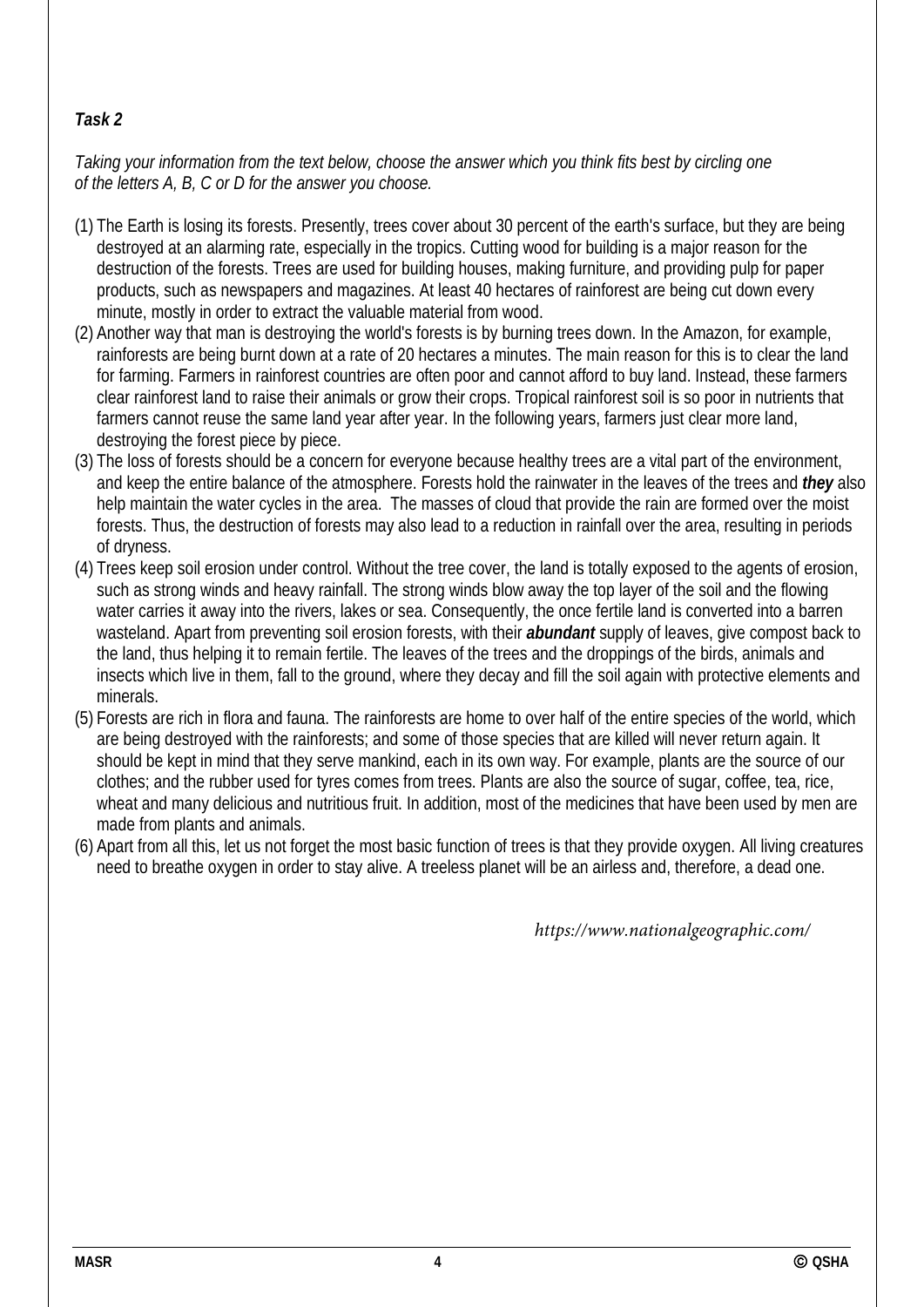- **11.** What is the author`s purpose in writing this passage? **1 point**
- A) to emphasize the fact that trees provide oxygen
- B) to give reasons why the earth is losing its forests
- **C) to raise people`s awareness about the benefits of forests**
- D) to raise people`s awareness about the effects of soil erosion
- **12.** According to the 1st paragraph, the author is worried because \_\_\_\_\_. **1 point**
- A) 30% of earth surface is covered by trees especially in tropics
- **B) a huge number of trees in tropics are being cut down every minute**
- C) people are using trees for producing paper for magazines
- D) the majority of trees are used for building houses and making furniture
- **13.** According to the 2nd paragraph, farmers cannot reuse the same land year after year because

\_\_\_\_\_. **1 point**

- A) land is very expensive for them
- B) rainforest trees are being burnt down
- **C) the rainforest soil is not very rich in nutrients**
- D) they grow animals in their land
- **14.** According to the 3rd paragraph, periods of dryness happen because **1 point**
- A) clouds are formed over the moist forests
- B) forests hold the rainwater in the leaves of the trees
- C) forests keep the entire balance of the atmosphere
- **D) the number of forests is decreasing**
- **15.** What does "they" in the 3rd paragraph refer to?

 **1 point**

### **A) forests**

- B) leaves
- C) trees
- D) water cycles
- 16. According to the 4<sup>th</sup> paragraph, which of the following is one of the benefits of forests? **1 point**
- A) The fertile land is converted into a barren wasteland.
- B) The land is exposed to the agents of erosion.
- **C) The land is provided with compost to remain fertile.**
- D) The strong winds blow away the top layer of the soil.
- **17.** What does the word "abundant" in the 4th paragraph mean? 1 point
- A) dangerous
- **B) large quantities**
- C) not usable
- D) small amount
- **18.** What does the author consider as agents of erosion in the 4<sup>th</sup> paragraph? 1 point
- A) flowing water and heavy rainfall
- **B) strong winds and heavy rainfalls**
- C) strong winds and rivers
- D) tree cover and the land
- **19.** What is the author's purpose in writing the 5th paragraph? 1 point

#### **A) Forests serve people in one way or another.**

- B) Medicines are made from plants.
- C) Plants are the source of our clothes.
- D) The rubber used for tyres comes from trees.
- **20.** According to the 6th paragraph, the most important role of trees is \_\_\_\_\_\_. **1 point**
- A) protecting animals and people
- B) protecting land from erosion
- C) providing land for farmers
- **D) providing oxygen for all creatures**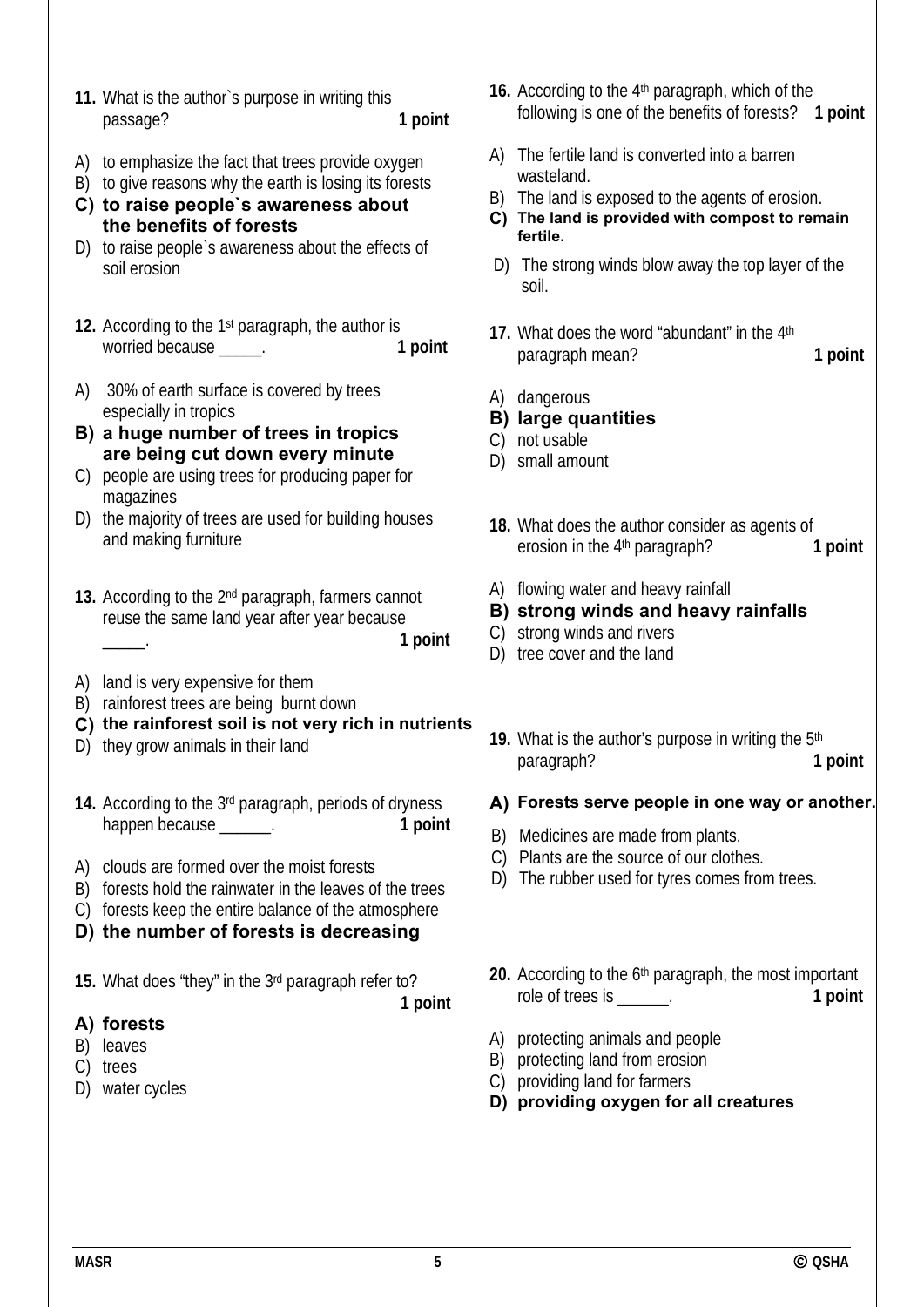## **Task 3**

*Taking your information from the text below, choose the answer which you think fits best by circling one of the letters A, B, C or D for the answer you choose.* 

## **A DAY IN THE LIFE OF A SKI RESORT REP**

Physical (21) simply means movement of the body that uses energy. Walking, gardening, pushing a baby stroller, climbing the stairs, playing soccer, or dancing the night away are all good (22) \_\_\_\_\_\_\_\_\_\_ of being active. For (23) \_\_\_\_\_\_\_\_\_\_ benefits, physical activity should be moderate or intensive. You can choose moderate or intensive activities, or a mix of (24) \_\_\_\_\_\_\_\_\_\_ each week. Activities can be considered intensive, moderate, or light in intensity. This (25) \_\_\_\_\_\_\_\_\_\_ on the extent to which they make you breathe harder and your heart beat faster. Only moderate and intensive activities count toward meeting your physical activity needs. With intensive activities, you (26) \_\_\_\_\_\_\_\_\_\_ similar health benefits in half the time it takes you with moderate ones. You can replace (27) \_\_\_\_\_\_\_\_\_\_ or all of your moderate activity with intensive activity. (28) \_\_\_\_\_\_\_\_\_\_ you are moving, light

intensity activities do not increase your heart rate, so you should not count these towards meeting the (29) activity recommendations. These activities (30) \_\_\_\_\_\_\_\_\_ walking at a casual pace, such as doing shopping and doing light household chores.

|     | 21. A) activity | B) liveliness      | C) performance  | D) competence |
|-----|-----------------|--------------------|-----------------|---------------|
|     | 22. A) patterns | <b>B</b> )examples | C) samples      | D) models     |
|     | $23.$ A) mood   | B) condition       | C)health        | D) wealth     |
|     | 24. A) pair     | B) two             | $C)$ all        | D) both       |
|     | 25. A) depends  | B) relates         | C) links        | D) connects   |
|     | 26. A) admit    | B)get              | C) accept       | D) allow      |
|     | 27. $A)$ any    | <b>B</b> )some     | $C)$ no         | D) many       |
|     | 28. A) but      | B) despite         | C)although      | D) and        |
|     | 29. A) math     | B) language        | C) intellectual | D)physical    |
| 30. | A) include      | B) enter           | C) allow        | D) accept     |

# **SECTION 2 USE OF LANGUAGE**

### **Use of Language Description**

| Number of Tasks               |                                                                      |
|-------------------------------|----------------------------------------------------------------------|
| Number of Items               | 15                                                                   |
| <b>Number of Total Points</b> | 15                                                                   |
| Types and focus of            | 15 multiple-choice/gap-fill questions to test vocabulary and grammar |
| the questions                 | Items $31-45$                                                        |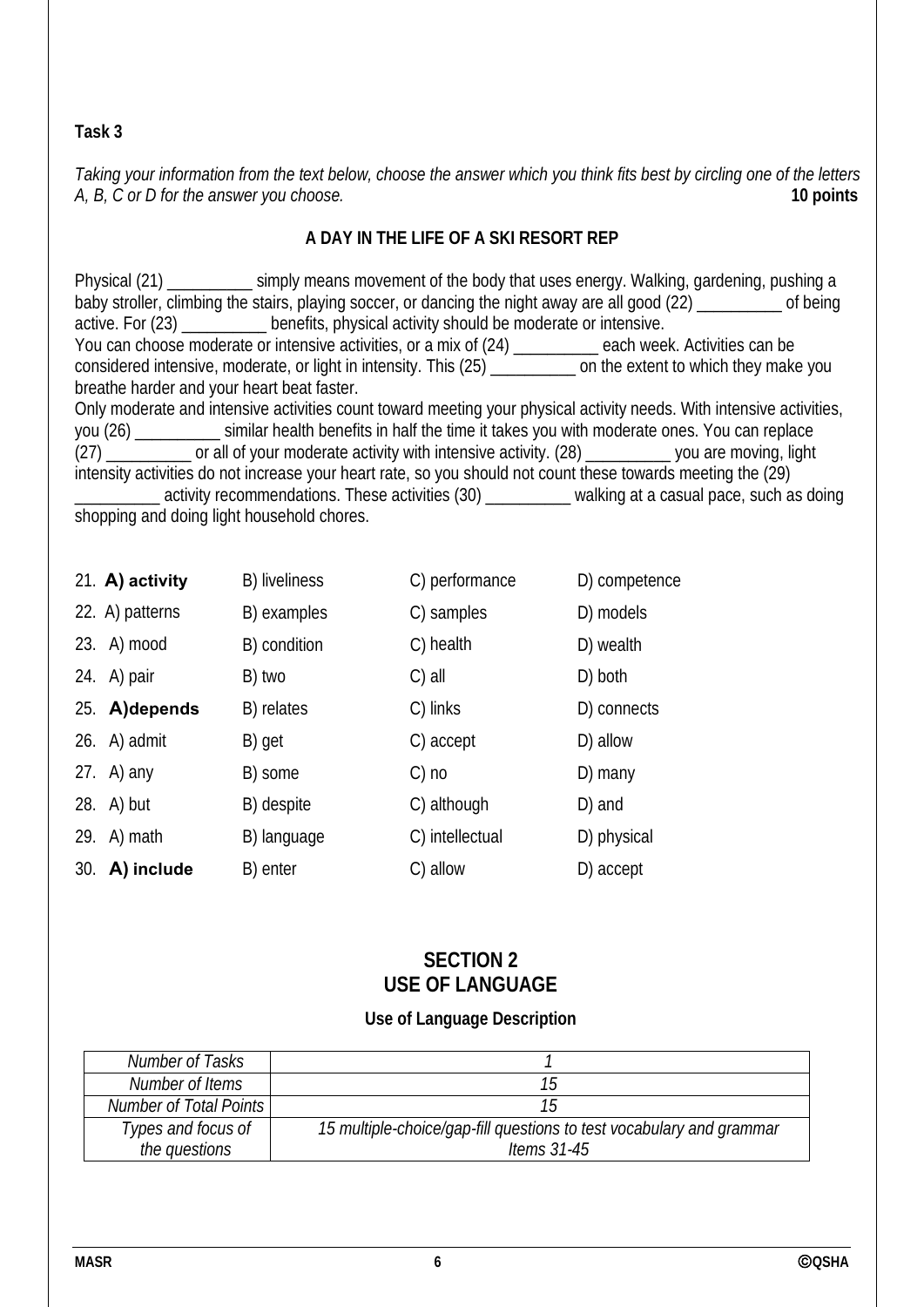*Read the text carefully. From the words listed below the text, choose the ones which best fit the spaces. There is only one correct answer for each question.* **15 points**

### **The Body Shop**

The Body Shop, is a British cosmetics and skin care company. It was founded in 1976 by Dame Anita Roddick and currently has a range of one thousand (31) **\_\_\_\_\_\_\_\_\_\_** which it sells in three thousand stores in sixty-six countries. Anita Roddick (32) **\_\_\_\_\_\_\_\_\_\_** the first body Shop in 1976 with the aim of (33) **\_\_\_\_\_\_\_\_\_\_** enough money for herself and her two daughters while her husband was away in South America. Today `The Body Shop' is an international company rapidly (34) **\_\_\_\_\_\_\_\_\_\_** all around the world. This is what she said to "The Third Way Magazine" in 1993: "The original Body Shop was a series of brilliant accidents which I have also (35) **\_\_\_\_\_\_\_\_\_\_** in my book. A (36) **\_\_\_\_\_\_\_\_\_\_** example of this is the fact that we recycled everything, not because we were environmentally (37) **\_\_\_\_\_\_\_\_\_\_**, but because we didn't have enough bottles. It was a good idea for the time which was later (38) **by hundreds of businesses in this field.** I must (39) **\_\_\_\_\_\_\_\_\_\_** that in the years since we began I have learned a lot. Much of what I have learned will be found in my book "Business as Unusual", for I believe that we, as a company, have something (40) saying about how to run a successful business without giving up what we really believe in. The business of business should not be about money, it should be about (41) **\_\_\_\_\_\_\_\_\_\_**. It should always be about public good. My company also boasts of being among the first cosmetics brands to (42) **\_\_\_\_\_\_\_\_\_\_** testing on animals, and also it is the first company to introduce Fair Trade to the beauty industry, which is all very well. "Business as Unusual" is not a normal (43) **\_\_\_\_\_\_\_\_\_\_** book, nor is it just about my life. The message is that to (44) **\_\_\_\_\_\_\_\_\_\_** in business you have to be different. Business can be fun, a business can be run with love and it can do good. In business, as in life, I need to enjoy myself, to have a feeling of family and to feel excited by the unexpected. I have always wanted the people who work for 'The Body Shop' to feel the same way as I do. Now this book sends these ideas of mine out into the world, makes them public. I'd like to think there are no limits (45) \_\_\_\_\_\_ our 'family', no limits to what can be done. I find that an exciting thought. I hope you do, too."

| 31. | A) products       | B) product         | C) produce        | D) producing        |
|-----|-------------------|--------------------|-------------------|---------------------|
| 32. | A) open           | B) opened          | C) start          | D) started          |
| 33. | A) getting        | B) taking          | C) earning        | D) winning          |
| 34. | A) grow           | B) grown           | C) grew           | D) growing          |
| 35. | A) explained      | B) reviewed        | C) said           | D) set              |
| 36. | A) only           | B) unique          | C) single         | D) alone            |
| 37. | A) friend         | B) friendship      | C) friendly       | D) friendless       |
| 38. | A) been supported | B) being supported | C) supporting     | D) supported        |
| 39. | A) admit          | B) to admit        | C) to admitted    | D) admitted         |
| 40. | A) value          | B) worth           | C) price          | D) prize            |
| 41. | A) responsible    | B) irresponsible   | C) responsibility | D) irresponsibility |
| 42. | A) deny           | B) let             | C) allow          | D) prohibit         |
| 43. | A) business       | B) activity        | D) trade          | D) selling          |
| 44. | A) win            | <b>B)</b> succeed  | C) pass           | D) gain             |
| 45. | A) in             | B) at              | $C$ ) to          | D) for              |

## **SECTION 3 WRITING**

### **Writing Section Description**

| Number of Tasks               |                                                                                                                                     |
|-------------------------------|-------------------------------------------------------------------------------------------------------------------------------------|
| <b>Number of Total Points</b> |                                                                                                                                     |
| Types and focus of the task   | Correcting sentence structure, grammar and spelling mistakes,<br>punctuation and capital letters in a letter written with mistakes. |